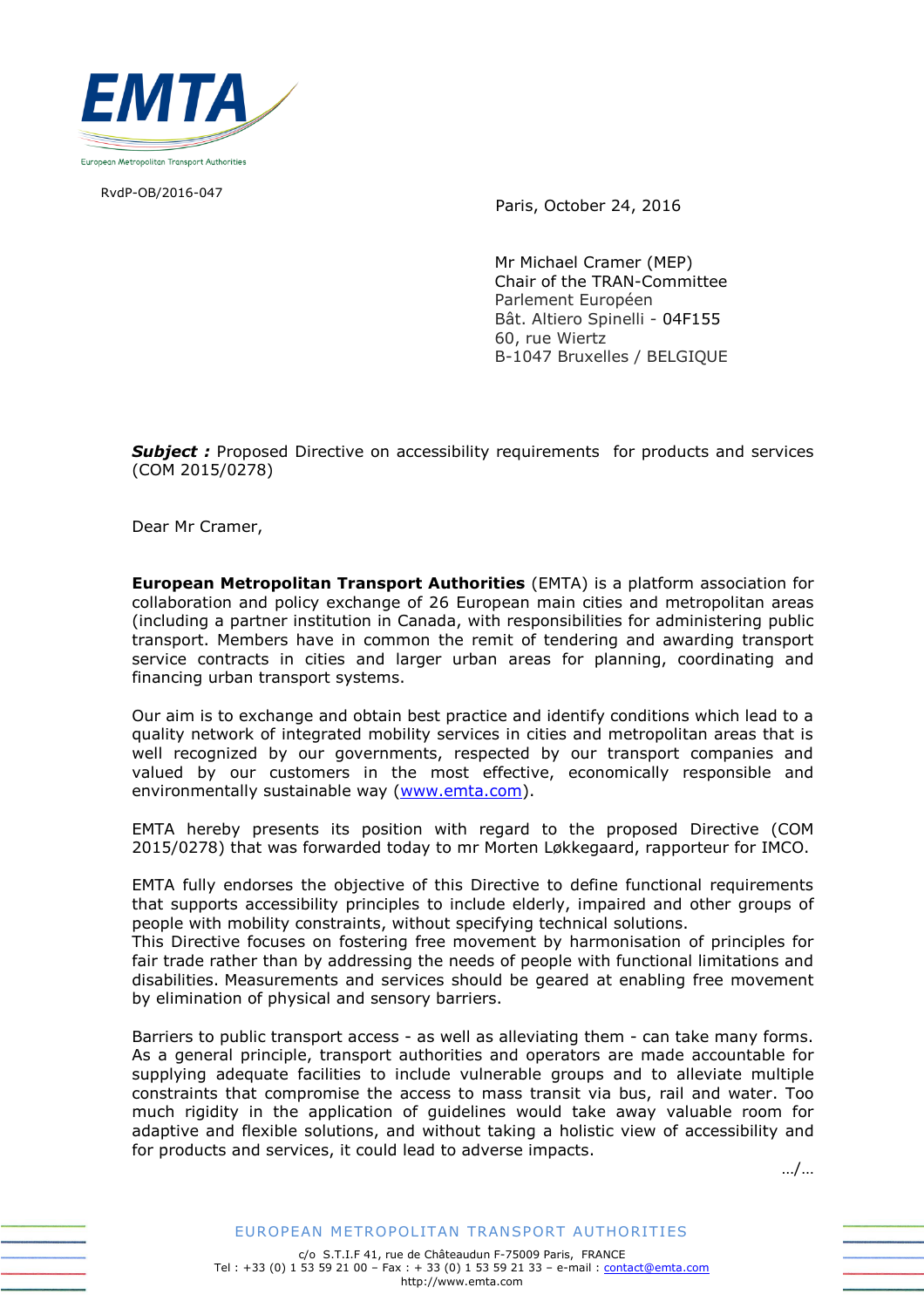# **Local Accountability**

It should be recognised that transport authorities in major urban network areas have made significant progress in improving physical accessibility of networks. Transport authorities have to abide by national and local regulations as regards to accessibility requirements for transport services and building or adapting transport infrastructure. By deploying transport vehicles with low floor, easy-to-use wayfinding and information services including for those with multiple physical and sensory constraints infrastructure managers, authorities and operators plan, act and evaluate to work on the needs of mobility impaired customers. We would also highlight the work of the Disability Design Reference Group in one of our members which has done so much to influence practical implementation.

## **Collaboration**

The majority of authorities in public transport in general collaborate extensively with representatives of organisations to advocate the needs and interests of disabled persons or persons with reduced mobility. To ensure that the applicable functional requirements are met, public service contracts as well as transport infrastructure terms of reference and programmes are commissioned in compliance with existing demands of other European Union legislation.

## **Digitalisation**

Moreover, online web-applications enable users with mobility impairments to request pre-trip support, as well as from assistance from station managers.

Practically all transactions and acts to obtain real time travel information and notably to acquire a valid ticket to travel from a ticket machine in a main station can be obtained from the web or from a smartphone app. The requirements set out in the directive should recognise this and allow until it is replaced for alternative ways to meet the overall objective of making services accessible to all, like accessible ticket machines, by invoking assistance from station staff, web apps and telephone help lines.

# **Proportionality**

Investment involved to equip public amenities with multiple sensory channels needs to be covered by public means. Given the financial pressure of public transport budgets, adaptations to the systems would imply a disruptive change in spending targets. Hence, the available budget for service provision would be diminished to enable considerable expenses in collateral alternatives for solutions, needed to warrant the aforementioned accessibility requirements. Responding to the rapidly growing demand of services in urban networks would create a challenge: service capacity (vehicles, staff, capacity of supply) and quality of service would inevitably have to be compromised.

## **Retrospectivity**

Recognising all the things that have been achieved so far, we shouldn't make measures retrospectively. Conversely, in going forward, we should be careful not to specify standards where they are very quickly overtaken by new technology.

Hence, it is essential to make clear that the Accessibility Requirements of Section IX as mentioned in article 21 should not be applied retrospectively and only to new contracts. One of EMTA's members, for example, estimates that replacing all its ticketing machines would cost hundreds of millions of Euros. These funds would have to be diverted from existing accessibility improvement budgets.

## **Affordability**

EMTA is concerned that without the identification of costs of measures to improve access for people with exceptional impairments and without adequate additional funds, imposing comprehensive new requirements could lead to adverse effects.